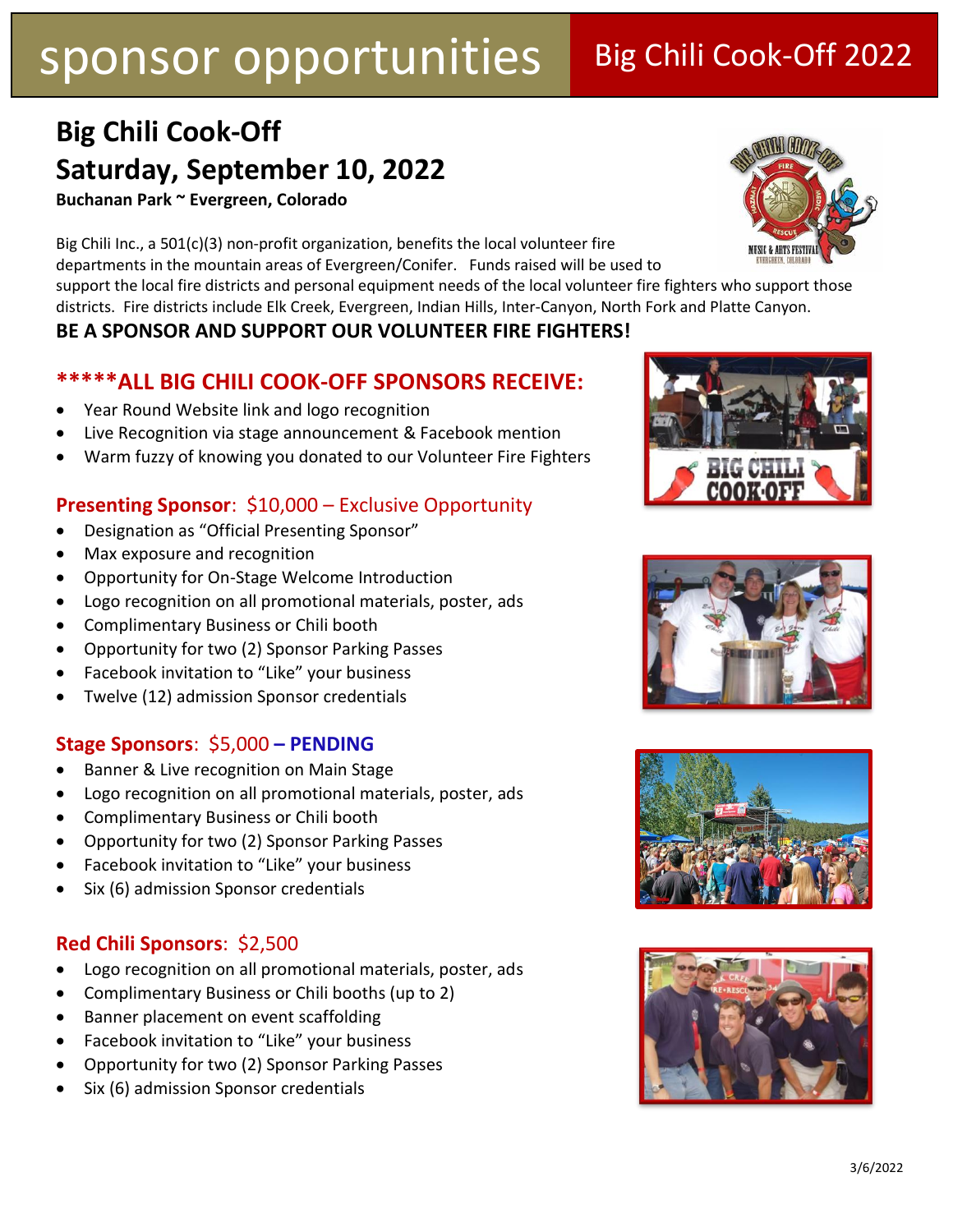### **Beer Garden Sponsors**: \$1,500 each **- PENDING**

- Logo recognition on all promotional materials, poster, ads
- Banner placement on event scaffolding & beer garden
- Facebook invitation to "Like" your business
- Opportunity for two (2) Sponsor Parking Passes
- Four (4) admission Sponsor credentials

#### **Green Chili Sponsors**: \$1,500

- Complimentary Business or Chili booth
- Logo recognition on all promotional materials, poster, ads
- Banner placement on event scaffolding
- Facebook invitation to "Like" your business
- Opportunity for two (2) Sponsor Parking Passes
- Four (4) admission Sponsor credentials

#### **Firefighter's Challenge Sponsor: \$1000 – PENDING**

- Designation as "Official Firefighter's Challenge Sponsor"
- Logo recognition on all promotional materials, poster, ads
- Banner placement on event scaffolding
- Facebook invitation to "Like" your business
- Four (4) admission Sponsor credentials

#### **Big Chili Website Sponsor: \$1000**

- Designation as "Official Website Sponsor"
- Year round logo recognition on [www.bigchili.org](http://www.bigchili.org/)
- Logo recognition on all promotional materials, poster, ads
- Banner placement on event scaffolding
- Facebook invitation to "Like" your business
- Four (4) admission Sponsor credentials

#### **Evergreen Main Street Banner Sponsor**: \$750 **– SOLD**

- Your logo on the Main Street Banner for 24/7 exposure
- Four (4) admission Sponsor credentials

#### **Volunteer T-Shirt Sponsor**: \$750 **– PENDING**

- Complimentary Business or Chili booth
- Your Business Name & Logo on 300 Volunteer T-Shirts
- Banner placement on event scaffolding
- Two (2) admission Sponsor credentials







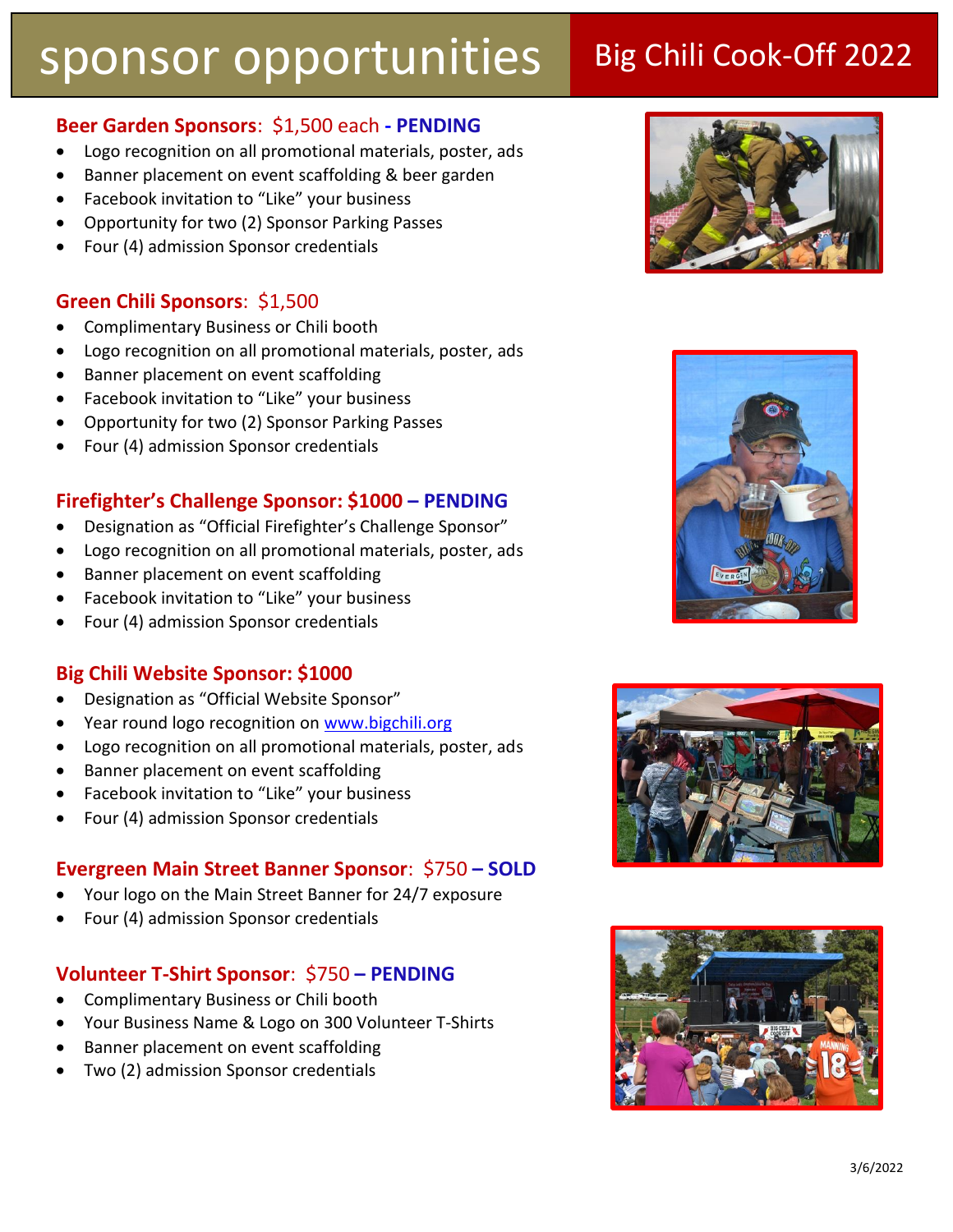### **Ticket Sponsor**: \$750 – Limited Opportunity **– PENDING**

- Complimentary Business or Chili booth
- Your Business Name & Logo on back of ticket
- Use Ticket Back as coupon to drive business to your retail location
- Banner placement on event scaffolding
- Two (2) admission Sponsor credentials

#### **Cornbread Sponsors**: \$500 each

- Complimentary Business or Chili booth
- Banner placement on event scaffolding
- Booth banner recognizing as event sponsor
- Two (2) admission Sponsor credentials

#### **Event Wristband Sponsor**: \$500 – Limited Opportunity **– SOLD**

- Banner placement on event scaffolding
- Customized 5,000 wristbands for event attendees
- Two (2) admission Sponsor credentials

#### **Motorcycle Parking Sponsor**: \$500

- Banner placement on event scaffolding
- Banner placement on motorcycle parking area
- Two (2) admission Sponsor credentials

#### **Kids Firefighter Challenge Sponsor**: \$250

- Banner placement on event scaffolding
- Two (2) admission Sponsor credentials

#### **Golf Cart Sponsors:** \$125 – Limited Opportunity **– 3 Pending**

- Your logo on banner of a single event golf cart
- Two (2) admission Sponsor credentials

#### **Chili Cook Sponsors**: \$125

- Booth Space to cook your own chili
- Compete for cash prizes
- Website listing as Chili Cook Sponsor
- "Chili Cook Sponsor" sign to display at your booth
- Two (2) admission Sponsor credentials